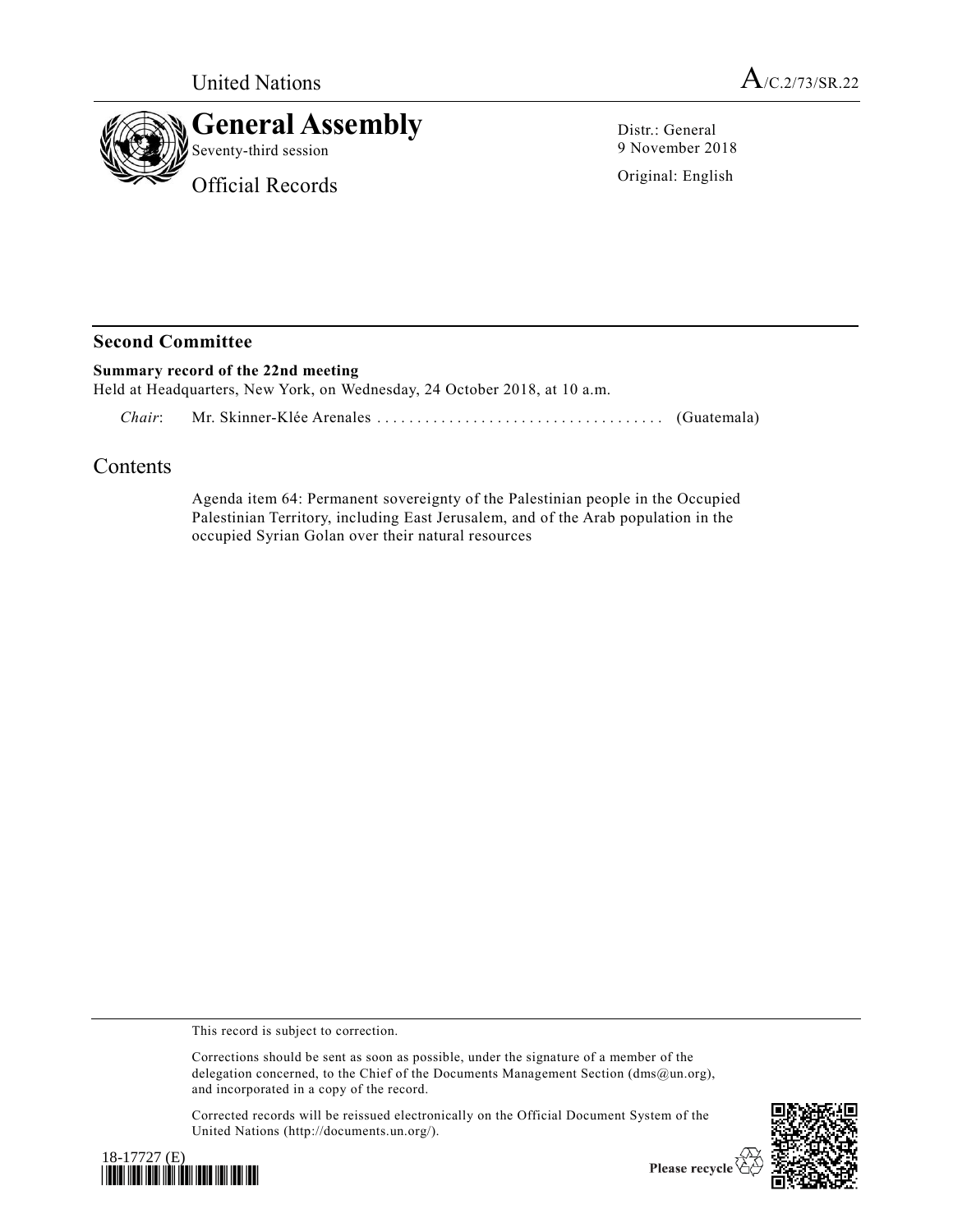*The meeting was called to order at 10.10 a.m.*

## **Agenda item 64: Permanent sovereignty of the Palestinian people in the Occupied Palestinian Territory, including East Jerusalem, and of the Arab population in the occupied Syrian Golan over their natural resources** [\(A/73/87-E/2018/69\)](https://undocs.org/A/73/87)

1. **Mr. Tabet** (Deputy Executive Secretary, Economic and Social Commission for Western Asia (ESCWA)), introducing the report of the Secretary-General entitled "Economic and social repercussions of the Israeli occupation on the living conditions of the Palestinian people in the Occupied Palestinian Territory, including East Jerusalem, and of the Arab population in the occupied Syrian Golan" [\(A/73/87-E/2018/69\)](https://undocs.org/A/73/87), which had been prepared by ESCWA, said that Palestinians continued to suffer under the policies and practices of Israel, which applied two different legal systems in the Occupied Palestinian Territory and thereby accorded more rights to Israeli citizens than to Palestinians. Discriminatory planning and zoning policies to all intents and purposes blocked construction and development by Palestinians living in Area C and East Jerusalem.

2. The Israeli security forces continued to use excessive force, including unlawful killings, particularly against civilian demonstrators. On 30 March 2018 alone, 18 unarmed Palestinians had been killed and 800 injured by live ammunition fired by the Israeli army during demonstrations close to the fence separating the Gaza Strip from Israel. In all, 80 Palestinians, including 17 children, had been killed between 1 April 2017 and 31 March 2018 by the Israeli army, security apparatus or settlers. The number of attacks by settlers on Palestinians and their property in the West Bank had risen sharply in 2017 compared with the previous year. Rather than holding the settlers accountable, members of the Israeli security forces sometimes abetted them in their attacks.

3. As at the end of February 2018, some 5,890 Palestinians, including 356 children, were being held in Israeli places of detention. At the same time, 427 Palestinians, including 4 children, were being held indefinitely and without charge in administrative detention. Although the number of complaints of torture at the hands of the Israel Security Agency had quadrupled since 2013, none had triggered criminal investigations.

4. Around 8,700 Palestinians had been displaced through home demolitions since 2009. The Israeli authorities justified the demolitions by the absence of building permits, which, however, were nearly impossible to obtain. Israel also used the demolition of

homes and other property as a punitive measure against family members of Palestinians suspected of carrying out attacks. Such measures might amount to collective punishment. More than one third of Area C had been designated for exclusive use by Israel and its citizens. That had led to what could be considered the forcible displacement of Palestinians, which amounted to a war crime. Pressure was brought to bear on Palestinians living in East Jerusalem through the revocation of residence permits, while Bedouin and herder communities were threatened with relocation. The rapid growth in settler numbers represented the transfer by Israel of its population into the Occupied Palestinian Territory, in violation of international humanitarian law. In February 2017, the Knesset had enacted legislation extending its jurisdiction to matters concerning the private property of Palestinians living under occupation. In May of the same year, the establishment of a new settlement in Area C had been approved for the first time since 1992.

5. The ongoing blockade of Gaza amounted to collective punishment. Requirements regarding the movement of goods and people continued to hinder reconstruction and development in Gaza. The number of exits through the Erez border crossing in 2017 had dropped by almost 50 per cent compared with the previous year. The number of permits issued each year to traders had fallen from more than 3,500 in 2015 to 551 in 2017 and the approval rate for medical patients to make the crossing had almost halved between 2012 and 2017. The enforcement of so-called accessrestricted areas along the border fence with Israel and at sea undermined the right of Palestinian fishermen and farmers to a livelihood.

6. Completion of the illegal separation wall along its planned route would isolate 9.4 per cent of the West Bank and some 36,000 Palestinians in the seam zone between it and the 1949 Armistice Line (Green Line). Moreover, around 60 km of roads in the West Bank were set aside for exclusive, or near-exclusive, use by Israeli citizens and 17.5 per cent of its total area was designated as firing zones for the Israeli military and therefore offlimits to Palestinians.

7. Israeli policies hindered the repair and construction of basic water infrastructure. In Area C, 95,000 Palestinians received less than 50 litres of water per capita per day, which was half the minimum recommended by the World Health Organization. In East Jerusalem, more than 40 per cent of Palestinian residents were not connected legally to the water grid. Israeli practices, such as the illegal transfer of hazardous waste to the West Bank, had gravely damaged Palestinian agricultural land and biodiversity. In Gaza,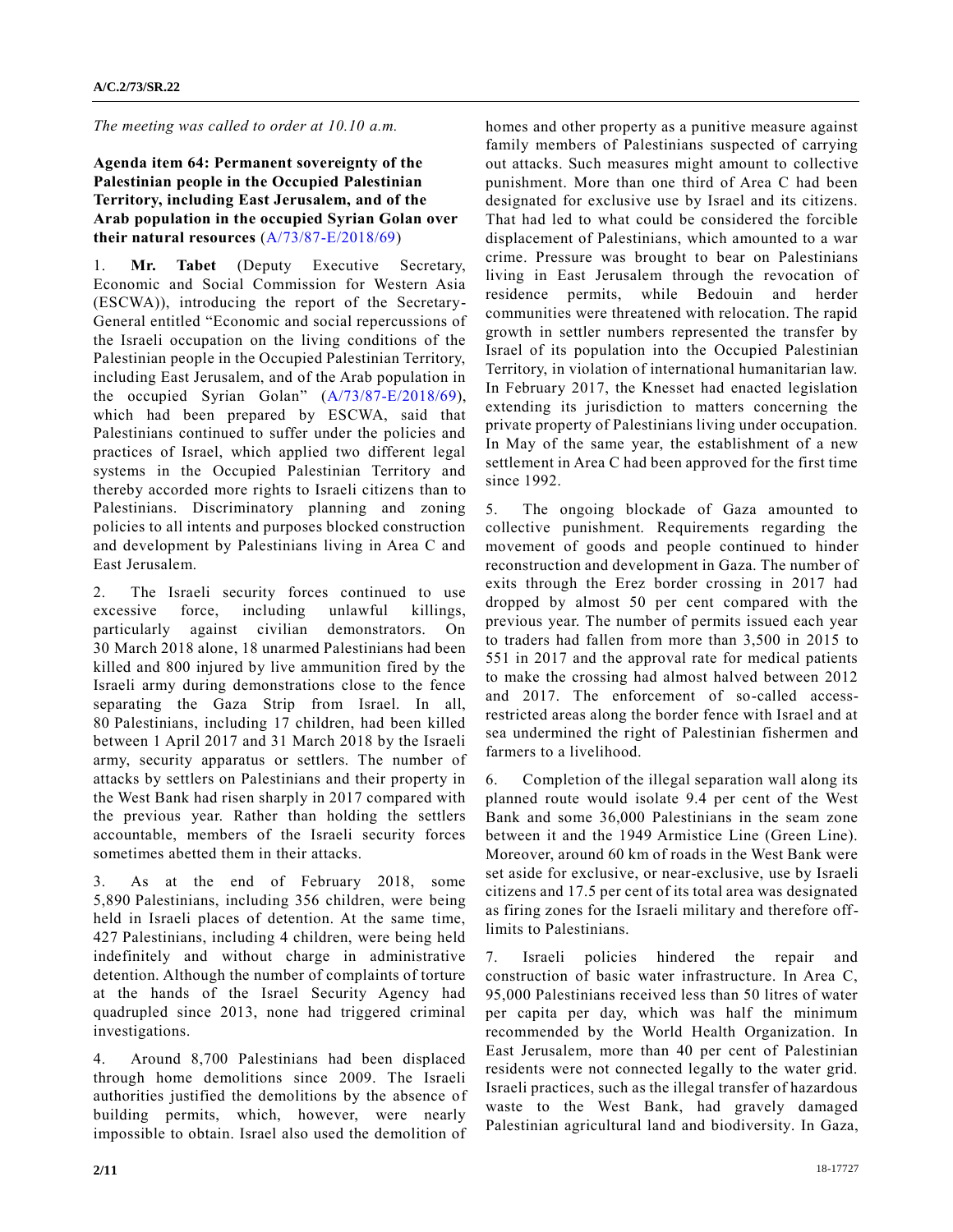95 per cent of available water was unfit for human consumption and one quarter of the population was not connected to the sewerage network. Almost three quarters of the Gaza shoreline was contaminated.

8. The occupation was the main obstacle to development in the Occupied Palestinian Territory. Agriculture suffered owing to access restrictions, the destruction of trees and crops and settler attacks. While Israeli companies continued to quarry natural resources, no permits had been issued to Palestinian firms in Area C since 1994. The rates of poverty and unemployment in the Occupied Palestinian Territory stood at 29 and 28 per cent, respectively, and half the population needed humanitarian assistance. The number of people receiving food aid from the United Nations Relief and Works Agency for Palestine Refugees in the Near East (UNRWA) had increased from 80,000 people in 2000 to more than 993,000 in 2017.

9. In Gaza, the poverty and unemployment figures were 54 and 42 per cent, respectively, and four fifths of the population relied on aid. The blockade had led to a sharp drop in the availability and quality of health care and a scarcity of medical equipment, supplies and staff. Indeed, according to the United Nations country team in the Occupied Palestinian Territory, Gaza would be unliveable by 2020. In the West Bank, the problems associated with the shortage of schools were compounded by the violent harassment of teachers and pupils by members of the Israeli security forces and settlers. More than 260,000 Palestinians in the West Bank depended on the provision of health care by humanitarian actors.

10. In 2017, 23,000 Israeli settlers were residing in 34 illegal settlements in the occupied Syrian Golan. The 25,000 Syrians living under occupation suffered discrimination in terms of land and water allocation, planning and zoning, and demining efforts. As a result, they lived in harsh conditions in overcrowded villages with strained infrastructure and limited resources.

11. The negative socioeconomic impact of Israeli occupation was multilayered and had deepened over the years. Many Israeli practices and measures in the occupied territories flouted Security Council resolutions and international humanitarian and human rights law; some might constitute breaches of the Geneva Convention relative to the Protection of Civilian Persons in Time of War, while others could amount to collective punishment. The cycle of violence would not end until the roots of such violence were addressed.

12. **Mr. Shawesh** (Observer for the State of Palestine) said that in the 51 years since Israel had occupied Palestinian territory and the Syrian Golan, the

occupation authorities had issued hundreds of military orders and discriminatory laws designed to cement their control over natural resources and economic capacity, thereby making it difficult for the Palestinians to attain the Sustainable Development Goals and rendering the Palestinian economy entirely dependent. A prime example was the absorption of Palestinian workers by the Israeli labour market. Rather than being employed in a productive local economy, they were contributing to output that became a source of direct imports from Israel. Investment in the Palestinian economy had become unprofitable; the exodus of workers had fuelled higher wages and production costs in the Occupied Palestinian Territory and led to a major contraction in domestic agriculture and manufacturing.

13. The exploitation by Israel of Palestinian natural resources and its economic and social repercussions had been well documented in the ESCWA report. More than 5,400 buildings had been demolished since 2009 and around 13,000 demolition orders were pending against Palestinian property at the end of 2017. Plans to destroy the village of Khan al-Ahmar, which had existed long before the creation of the State of Israel, allegedly because of the lack of permits for its buildings, was only the latest example of the systematic process aimed at stifling development in Palestine.

14. In General Assembly resolution [71/247](https://undocs.org/A/RES/71/247) on the permanent sovereignty of the Palestinian people in the Occupied Palestinian Territory, including East Jerusalem, and of the Arab population in the occupied Syrian Golan over their natural resources, all States and international organizations were encouraged to continue to actively pursue policies to ensure respect for their obligations under international law with regard to all illegal Israeli practices and measures in the Occupied Palestinian Territory, including East Jerusalem, particularly Israeli settlement activities and the exploitation of natural resources. In paragraph 5 of Security Council resolution [2334 \(2016\),](https://undocs.org/S/RES/2334(2016)) all States were called upon to distinguish, in their relevant dealings, between the territory of the State of Israel and the territories occupied since 1967. In its resolution 31/36, the Human Rights Council had called for the compilation of a database of business enterprises operating in the Israeli settlements. The settlements were the principle mechanism through which Israel plundered Palestinian resources. All States, individuals and institutions should thus cease their dealings with the settlements in accordance with their legal obligations under international resolutions and judgments.

15. **Mr. El Ashwamy** (Egypt), speaking on behalf of the Group of 77 and China, said that the continued policy of demolitions of Palestinian property by the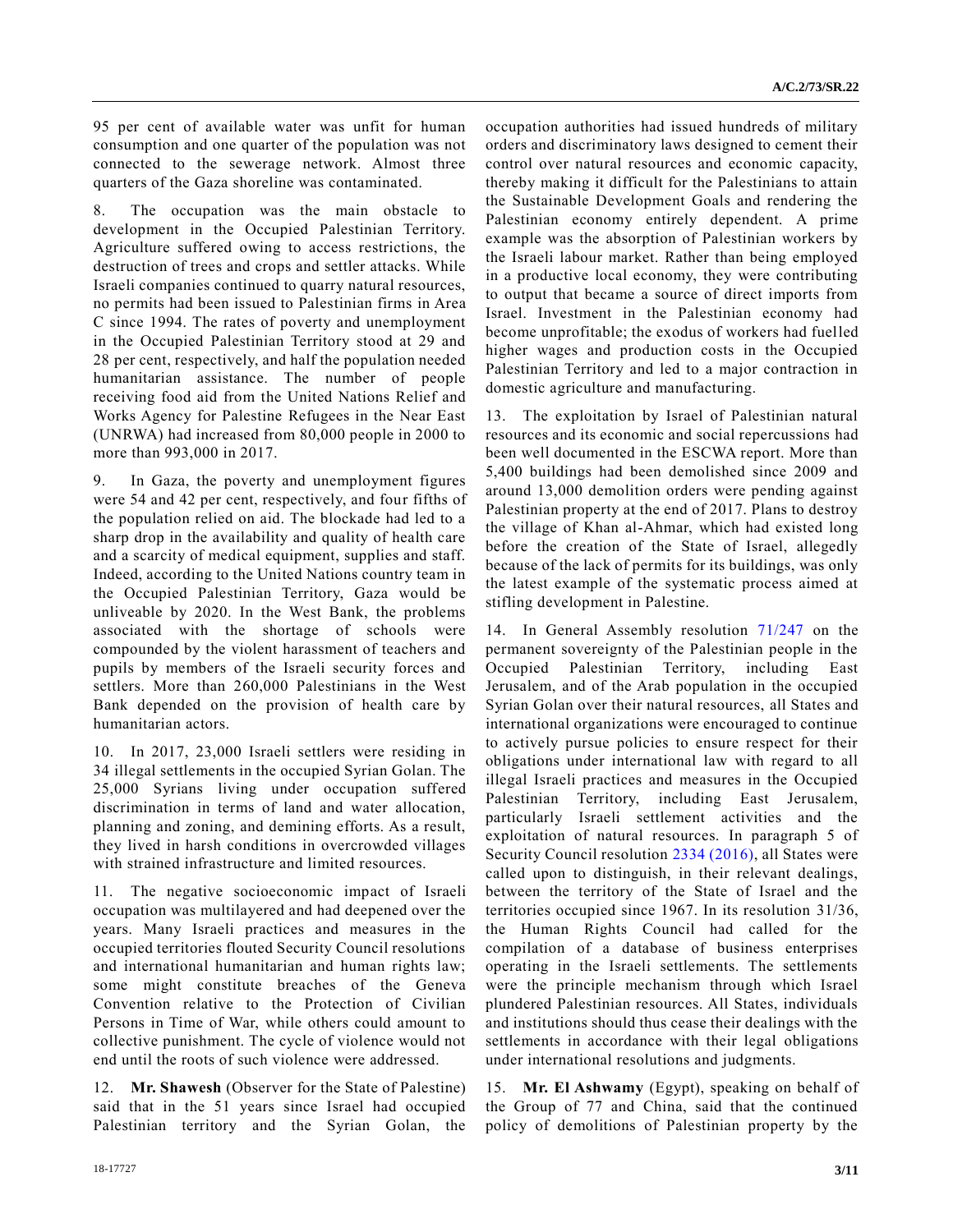Israeli authorities was a source of deep concern to the Group. The application of Israeli domestic law to settlers and Israeli military law to the Palestinian people in the same territory was inherently discriminatory and violated the principle of equality before the law. There was strong evidence that, as a result, a reality of one State and two societies was emerging. That key point should be addressed in the next report.

16. In future reports, ESCWA should also address the exploitation by Israeli companies of the mineral salts deposits in the Dead Sea, the shore of which was located largely within the Occupied Palestinian Territory, while the Palestinians were denied the right to benefit from that natural resource. The potential of tourism should also be broached; open access to occupied East Jerusalem, in particular to the Aqsa Mosque and the Church of the Holy Sepulchre, would boost the fragile Palestinian economy and contribute to the implementation of the Palestinian strategic development plan. The next report should be issued earlier to facilitate a more thorough assessment of its content and the provision of more substantive comments thereon.

17. **Mr. Al-Kuwari** (Qatar), speaking on behalf of the Organization of Islamic Cooperation (OIC), said that the ESCWA report not only confirmed the continued and systematic violation by the occupying Power of human rights and international law but indicated an alarming deterioration in the situation on the ground. It was morally, legally and politically unacceptable to allow the more than 50 years of occupation, oppression and humiliation to continue. The plight of hundreds of thousands of Palestinians could be worsened further still as a result of the funding crisis facing UNRWA. The report conveyed only a fraction of the violations perpetrated with total impunity by Israel, its military forces and settlers against the Palestinian people.

18. Notwithstanding calls by the international community, Israel had scaled up its illegal actions, including its unceasing settlement enterprise, which constituted the largest obstacle to the two-State solution. In the first half of 2018, settlements had continued to grow at an unprecedented rate; the construction of more than 6,000 new housing units in the occupied West Bank and East Jerusalem had been approved, which would enable over 27,000 more Israelis to move to the settlements. According to a report by the Office for the Coordination of Humanitarian Affairs, one third of the Palestinian population in East Jerusalem, some 100,000 people, lived in buildings that were not approved by the Israeli authorities and which therefore could be subject to demolition orders. The authorities were pressing ahead with plans to raze the village of Khan al-Ahmar, which was located in an area in which Israel had long sought to minimize the Palestinian presence.

19. On 18 October 2018, the Israeli human rights group B'Tselem had informed the Security Council that, since 30 March 2018, more than 170 Palestinians had been killed and 5,000 wounded by Israeli gunfire during protests in Gaza. Israel continued to exploit natural resources and restrict movement by Palestinians through annexation, the apartheid wall, the permit regime and hundreds of checkpoints. One could only conclude that Israel was more interested in consolidating its colonial regime over Palestinian land than achieving a just peace and security. Israel must be compelled to respect international law and called to account for its violations thereof.

20. **Mr. Al Shuaibi** (Oman), speaking on behalf of the Group of Arab States, said that the 70 years since the Nakbah ("catastrophe") had been characterized by the plundering and theft of Palestinian natural resources, during which time the Palestinians had been deprived of the basic right to development. The Group was especially perturbed by information contained in the ESCWA report concerning the use of excessive force by the Israeli army and the lack of accountability for violations by security and military personnel, especially given that several incidents smacked strongly of unlawful killing. Palestinians were also subject to violence and harassment by settlers. Nonetheless, Palestinians in the West Bank preferred not to report such offences because they were usually not investigated, especially when settlers committed them in the presence or with the knowledge of the Israeli military. The fire-bomb attack on the Dawabsha family in the summer of 2015 and the recent killing of Aisha al-Rabi by stone-throwing settlers were cases in point.

21. According to Security Council resolution [2334](https://undocs.org/S/RES/2334(2016))  [\(2016\),](https://undocs.org/S/RES/2334(2016)) the establishment of settlements in the Occupied Palestinian Territory, including East Jerusalem, had no legal validity. Nevertheless, 600,000 persons lived in 277 settlements, 97 of them unauthorized, and settlements and associated areas covered 40 per cent of the total area of the West Bank. The settlements were underpinned by Israeli Government policy through the provision of services, preferential treatment and incentives. The United Nations High Commissioner for Human Rights had indicated that Israeli policy amounted to the transfer by Israel of its population into the Occupied Palestinian Territory, which was prohibited under international humanitarian law. The settlements continued to be a driver of displacement and forced evictions and the measures taken by the Israeli military to protect the settlers greatly hindered access by Palestinians to their land and resources. Should the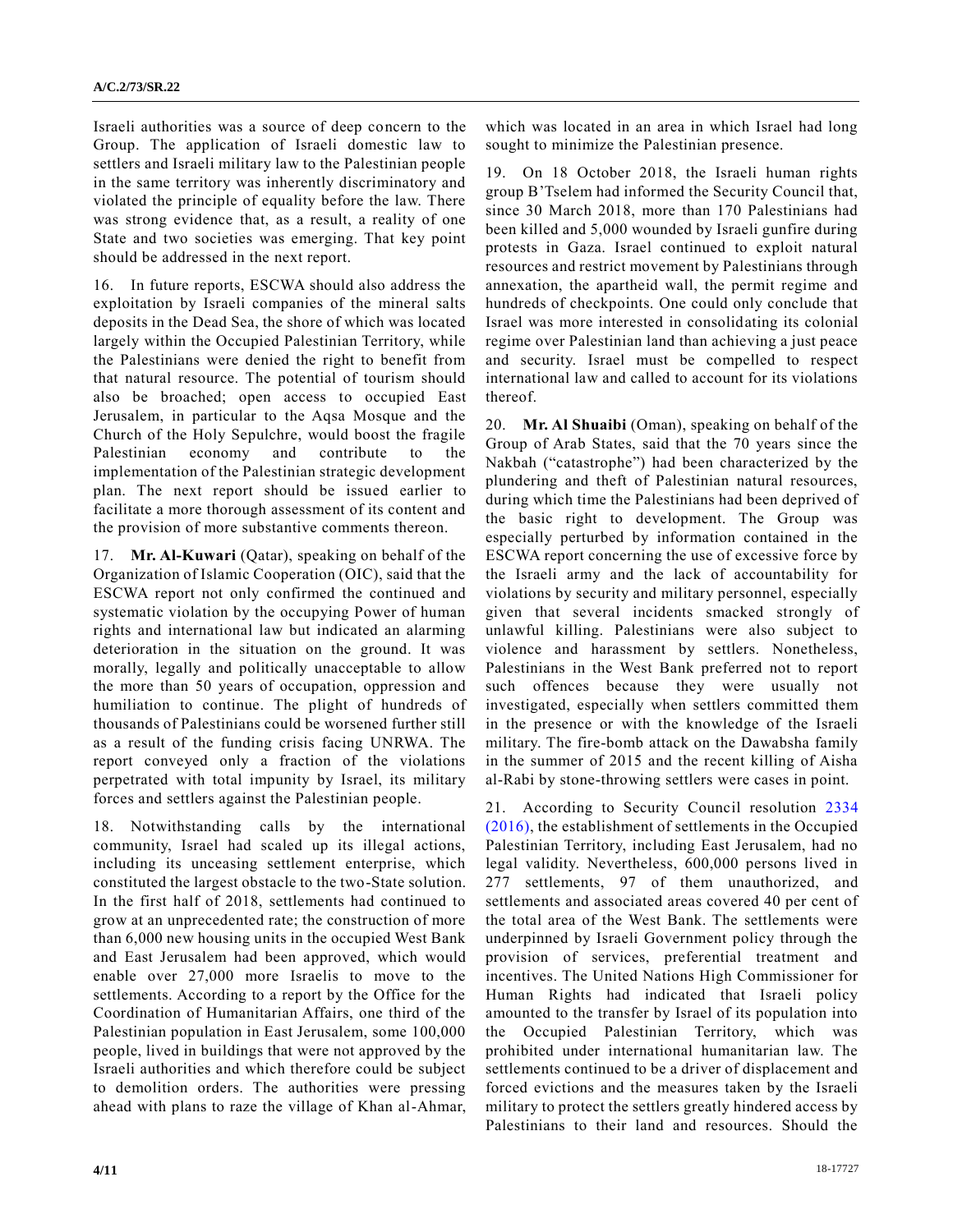latest operation to forcibly displace Palestinians, which was taking place in Khan al-Ahmar, be carried out, thousands of people from already fragile communities would face even tougher living conditions with the elimination of their centuries-old traditional style of pastoral economy.

22. The Group of Arab States called on all States to take the measures necessary to ensure that paragraph 5 of Security Council resolution [2334 \(2016\)](https://undocs.org/S/RES/2334(2016)) was implemented and to prohibit commercial relations of any type between their business enterprises and illegal Israeli settlements. The import of goods produced in those settlements not only served to encourage the process of their expansion but exacerbated the poverty into which they had driven Palestinians.

23. **Mr. Almanzlawiy** (Saudi Arabia) said that many of the practices and measures implemented by Israel in the Occupied Palestinian Territory ran counter to Security Council resolutions and international humanitarian and human rights law. Moreover, the occupation stood in the way of sustainable development and, indeed, left nearly one half of the Palestinian population dependent on emergency humanitarian assistance. Saudi Arabia was particularly concerned about the use of excessive force by the Israeli occupation forces against the Palestinian people, who were fighting for their freedom. Israel not only wronged the living but violated the sanctity of the dead by not releasing the corpses of Palestinian martyrs, thereby compounding the harm already inflicted by settlers on the Palestinians and their property, including holy places and historical monuments.

24. Saudi Arabia shared concerns about the appalling situation in the Gaza Strip brought about by the blockade that had been imposed on it in 2006. The restrictions on the movement of persons, goods and medical and food supplies amounted to the unprecedented collective punishment of more than 1 million people, who lacked basic medical services and emergency health care. The fragile food situation in the Occupied Palestinian Territory meant that 1.6 million Palestinians were food insecure. Female-headed households were especially affected.

25. The attainment by the Palestinians of all their legitimate rights, in particular their right to an independent State with its capital in Jerusalem, remained a top priority for Saudi Arabia. Between the years 2000 and 2018, his country had provided the Palestinians with \$6 billion in humanitarian and development aid. At the recent summit of the League of Arab States, which it had hosted in April 2018, Saudi Arabia had announced the donation of \$50 million to UNRWA and \$150 million to an endowment programme in Jerusalem. The United Nations and the international community should compel Israel to comply with international resolutions on ending the occupation, the complete withdrawal from occupied Arab territories and the release of all Palestinian prisoners. A two-State approach was the best way to bring about a comprehensive and just solution to the Palestine question.

26. **Ms. Odhav** (South Africa), recalling the words of the late President of South Africa, Nelson Mandela, that the freedom won by South Africa with the ending of apartheid, to which the United Nations had contributed, was incomplete without the freedom of the Palestinians, said that her country's support for Palestine remained unwavering. South Africa condemned in the strongest possible terms the flagrant human rights violations and use of excessive force by Israeli security forces against Palestinian protesters. Those incidents required thorough, unbiased investigation and their perpetrators must be called to account. The same was true of settler violence.

27. In its report, ESCWA had catalogued actions amounting to the systematic undermining by Israel of the economic and social well-being of Palestinian people in the Occupied Palestinian Territory, including East Jerusalem, and of the Arab population in the occupied Syrian Golan. Those actions included applying parallel legal systems, obstructing access to land and building permits, confiscating and destroying property and infrastructure, and exploiting, endangering and depleting natural resources, such as scarce water reserves. The impact of those deplorable actions would also be felt by future generations of Palestinians, who bore no responsibility for the complex issues that had fuelled the decades-long conflict.

28. The distressing circumstances of the occupation had been compounded by the decision of certain Member States to withhold funds from UNRWA. Through its work on health care, education and fostering livelihoods, it played an invaluable role in creating the conditions that could pave the way to full selfdetermination and, ultimately, prosperity, for the Palestinians.

29. **Ms. Cue Delgado** (Cuba) said that Israel was preventing the Palestinian people from implementing the 2030 Agenda for Sustainable Development by stripping them of their sovereign right over their own natural resources. Owing to the almost total control maintained by Israel over water supplies, shortages continued to have an adverse impact on the lives of Palestinians. Restrictions imposed by the Israeli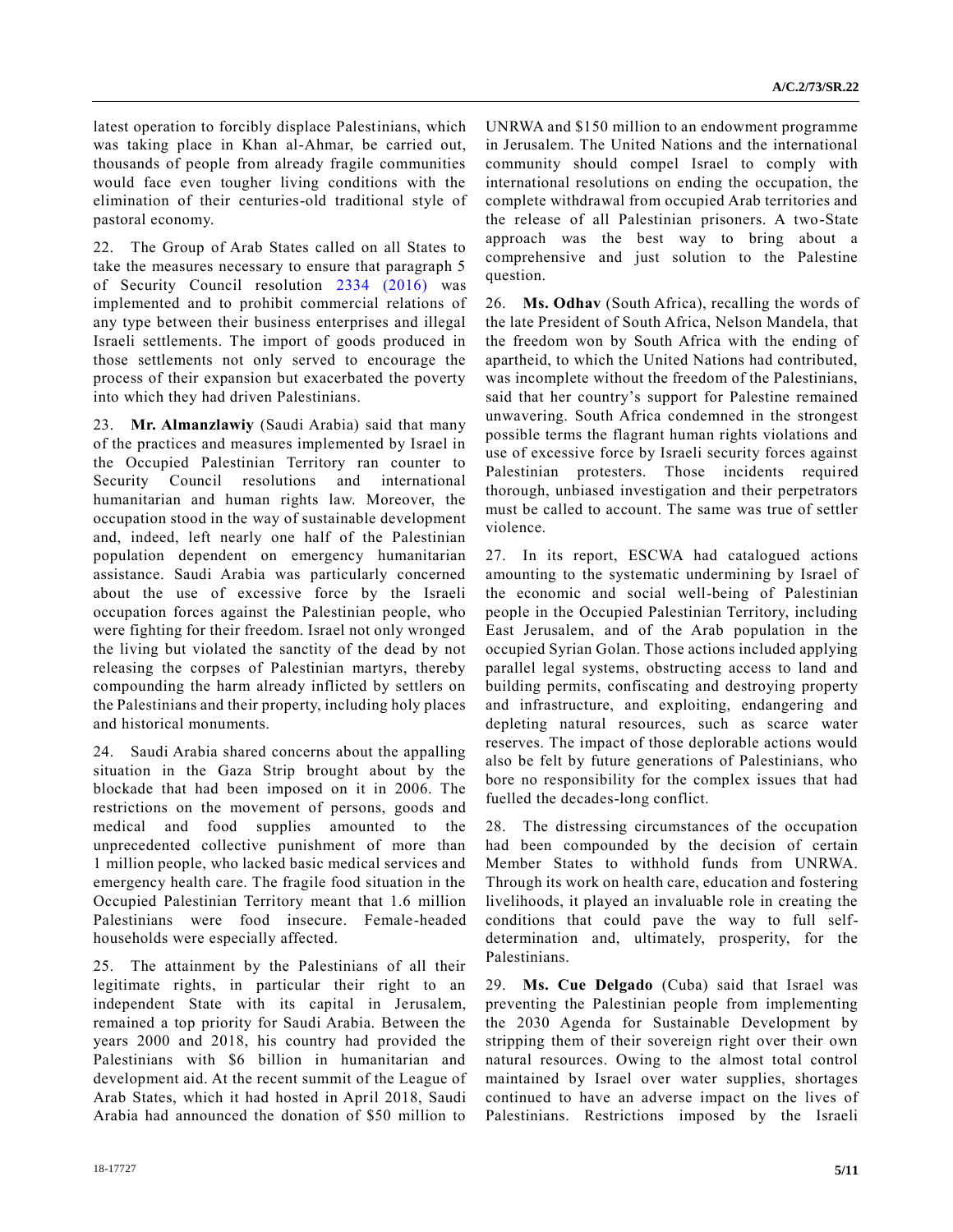authorities, the confiscation of land and violence prevented access to and the use of agricultural land by Palestinians and Syrians of the Golan. The destruction of trees and hydroelectric structures had contributed to a deterioration not only in the quality of basic services but also of the environment.

30. The high rates of poverty in the Occupied Palestinian Territory were alarming. In refugee camps in Gaza, where the average population density was nearly 40,000 persons per  $km^2$  and 140,000 children under the age of 5 years suffered from chronic malnutrition and stunting, living conditions were a particular source of concern.

31. Cuba condemned the continued military occupation of Palestinian territory by Israel and that country's illegal policies and settlement practices, human rights violations and systematic war crimes, which caused immense suffering to the Palestinian people. Cuba rejected the unilateral decision by the Government of the United States of America to establish its diplomatic mission in Jerusalem, which flew in the face of international law and United Nations resolutions. Her delegation would fully support the State of Palestine in its role as chair of the Group of 77 in 2019.

32. **Mr. Al-Laithi** (Iraq) said that, although his country had been plunged in war against international terrorism, it had never lost sight of the Palestinian question, which remained the central issue for all Arabs. The practices and settlement policies carried out by the Zionist occupation authorities in Jerusalem constituted a blatant violation of United Nations resolutions, international law and human rights, and had an adverse impact on the socioeconomic conditions of those living under occupation. Excessive force was used by the occupation authorities to impose racist and discriminatory policies in the Occupied Palestinian Territory and the occupied Syrian Golan.

33. The illegal practices of the Israeli occupation authorities made the Sustainable Development Goals all but unattainable for the Palestinian people and Syrians in the occupied Syrian Golan. They had the right to demand compensation for the exploitation, loss, depletion or endangerment of their natural resources resulting from such practices. The Palestinian people urgently needed the political and economic support of the international community to alleviate their suffering. In that context, the funding cuts facing UNRWA were a major source of concern.

34. Iraq endorsed the right of the oppressed Palestinians to sovereignty over their own territory. In that context, his country advocated the application of paragraphs 1 and 5 of Security Council resolution [2334](https://undocs.org/S/RES/2334(2016))  [\(2016\),](https://undocs.org/S/RES/2334(2016)) with a view to curbing Israeli violations, bringing about a just and comprehensive peace and supporting the legitimate aspirations of the Palestinians to establish an independent State within the 1967 borders and with East Jerusalem as its capital. Such an outcome would contribute greatly to security, stability, well-being and peace in the Middle East and the world. Similarly, his country fully supported the rights of Syrians living in the occupied Syrian Golan to their land and resources.

35. **Ms. Shurbaji** (Syrian Arab Republic) said that her Government welcomed the inclusion in the ESCWA report of information provided by her country on the situation of Syrians in the occupied Syrian Golan and the use of a broader range of sources of information regarding the practices of the Israeli occupation authorities. Nonetheless, the Syrian Arab Republic was still waiting to see more detailed legal descriptions of those practices in ESCWA reports, in line with Security Council resolution 497 (1981), rather than a cursory overview in which no clear condemnation of such practices emerged and the position of the United Nations was ill-defined.

36. The Israeli practices were an intrinsic part of a policy of illegal annexation and settlement in the occupied Syrian Golan, exemplified by the application of discriminatory laws providing for the confiscation of land, restrictions on building and planning and discrimination with regard to the allocation of water to Syrian farmers and the price they paid for it. By contrast, the illegal settlers were granted preferential conditions. Attempts by the Israeli authorities to gain control of and exploit natural resources persisted. They also continued to prospect for oil, impose Israeli education curricula and attempt to foist Israeli citizenship on Syrians. The decision by Israel, for the first time since 1967, to hold elections to so-called local councils in villages in the occupied Syrian Golan in late October 2018 was an especially grave breach of Security Council resolution 497 (1981).

37. Israel had made no secret of its constant violations of hundreds of resolutions by international entities, particularly those in which it had been called upon to desist from exploiting and depleting natural resources in the occupied Arab territories. The people of those territories needed the international community and the United Nations to take a responsible stand, demanding respect for international law, resolutions and agreements. Otherwise, the ESCWA report and the draft resolution being prepared by the Committee would merely join the United Nations archives of similar reports and resolutions.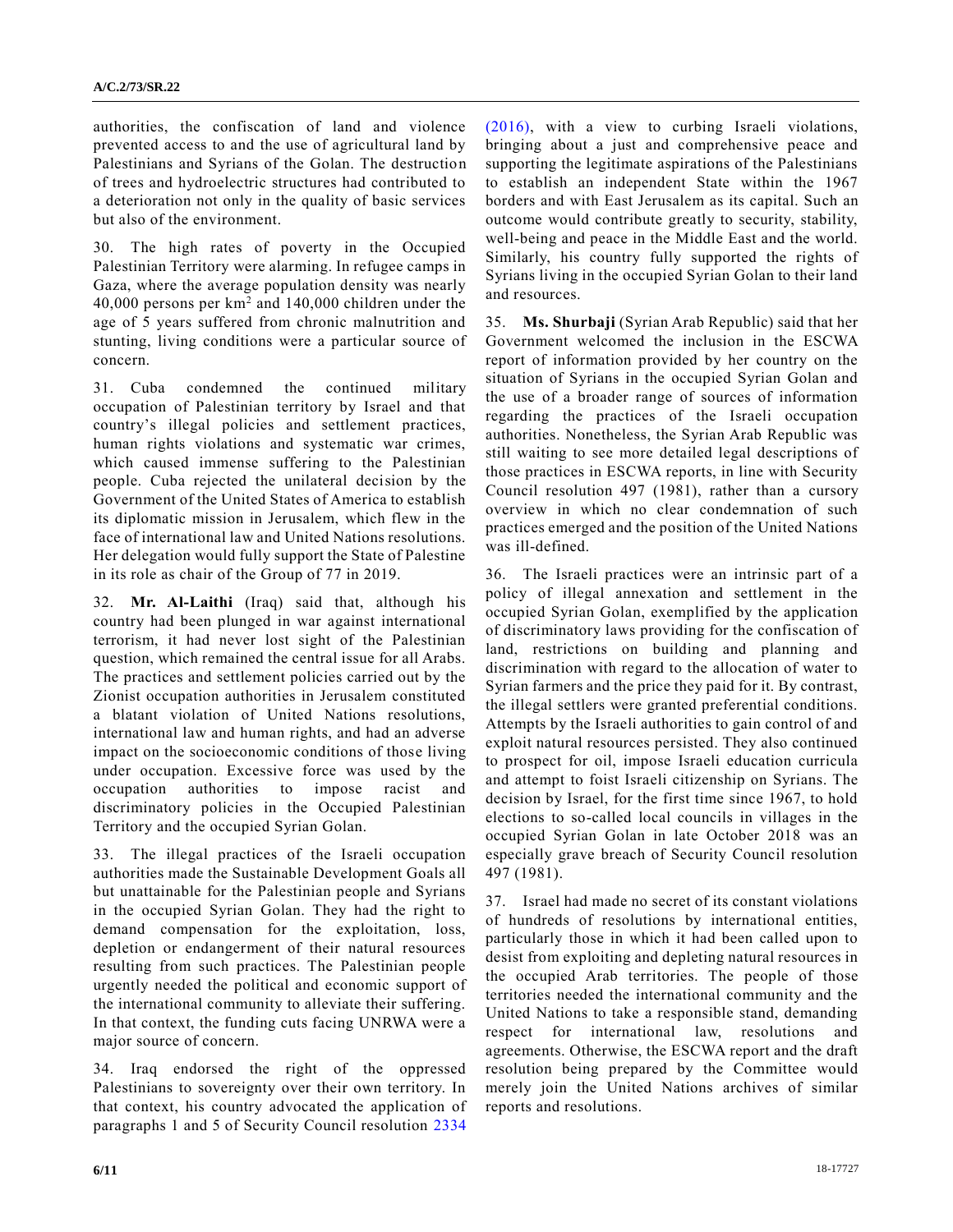38. **Mr. Al-Kuwari** (Qatar) said that his country was particularly concerned by the challenges facing hundreds of thousands of schoolchildren across the Occupied Palestinian Territory in accessing quality education in a safe, child-friendly environment and the fact that schools, students and teachers were subject to attacks and threats. Investing in children's education was a key to development and efforts must therefore be made to protect educational institutions. Emergency situations must not serve as an excuse for ignoring the right to education. The recent donation by Qatar of \$50 million to the UNRWA education programme had been vital in the Agency's decision not to postpone the opening of schools in the current school year. The contribution came in the framework of his country's efforts to play a positive role in fostering the stability needed to achieve peace.

39. The 2030 Agenda required effective measures to remove the obstacles that stood in the way of selfdetermination for peoples straining under the yoke of colonialism and foreign occupation, which impinged on their economic and social development. Qatar reaffirmed the right of all Palestinians to sovereignty over their territory, including East Jerusalem, and the right of Arabs living in the occupied Syrian Golan to control their own natural resources.

40. **Mr. Suárez Moreno** (Bolivarian Republic of Venezuela) said that his country was deeply concerned about the impact of the Israeli occupation on the Palestinian people, society and economy. It was especially alarming that about 80 per cent of Palestinians in Gaza received aid. The decision by the United States to cut funding to UNRWA had been based on flimsy pretexts and was actually designed to suppress the Palestinian people's right to self-determination. The Bolivarian Republic of Venezuela supported the work of UNRWA in assisting more than 5 million refugees in Gaza, the West Bank, Jordan, Lebanon and the Syrian Arab Republic. The current financial crisis would only deepen the hardship in which they lived.

41. His country stood for the sovereign right of peoples to exploit their natural resources for their own development. The illegal exploitation of such resources by third countries not only represented a violation of national sovereignty but also deepened poverty and inequality. That principle should apply to all countries, including the State of Palestine, and so enable them to work for their own sustained growth. The international community must act more firmly and effectively to impress upon the leaders of Israel the need to end their expansionist policies and comply with international law.

42. In the occupied Syrian Golan, the policies of Israel, including with regard to land, housing, water and development, were holding back the economic and social development of the Syrian people. Israel should withdraw from the Syrian Golan and comply with the relevant resolutions of the Security Council and the General Assembly. Moreover, his country reaffirmed its support for the sovereignty, territorial integrity and political independence of the Syrian Arab Republic.

43. **Ms. Krisnamurthi** (Indonesia) said that her country viewed with deep concern the ongoing illegal military occupation by Israel, the suffering it caused the Palestinian people and the adoption, in 2018, of the Basic Law: Israel – the Nation State of the Jewish People. In a recent report, the Special Rapporteur on the situation of human rights in the Palestinian territories occupied since 1967 had noted that the new legislation could be used to justify the protection of Israeli settlements and other annexational trends. Israeli policies stifled the economic life of the Palestinians, infringed their right to development and contributed to the already high level of unemployment among them. The recurrent under-funding of UNRWA, which had been exacerbated by the termination of funding by one of its hitherto largest donors, was another source of concern. Achieving sustainable development in Palestine hinged on ending the occupation and implementing the two-State solution.

44. Her country's continued staunch support of the Palestinian people, their struggle for independence and their legitimate rights, including with regard to Jerusalem, had been underlined by a Palestine solidarity week recently held in Jakarta. In June 2018, her Government had announced that it would provide Palestine with \$2 million in capacity-building aid in the areas of agriculture, entrepreneurship, empowerment of women, education and information and communications technology. To date, her country had conducted 169 capacity-building programmes for Palestine, involving almost 2,000 Palestinians. Indonesia had also signed a trade agreement with the Palestinian Authority that would enable the import of Palestinian products into Indonesia tax free. The international community must renew its efforts to remove all obstacles to Palestinian independence and thereby enable the Palestinians to achieve the goals and targets of the 2030 Agenda and pave the way for a just, lasting and comprehensive peace settlement.

45. **Mr. Bin Momen** (Bangladesh) said that his country was deeply frustrated by the worsening socioeconomic situation and underdevelopment in the Occupied Palestinian Territory, induced by five decades of Israeli occupation. Economic growth, at 2.4 per cent,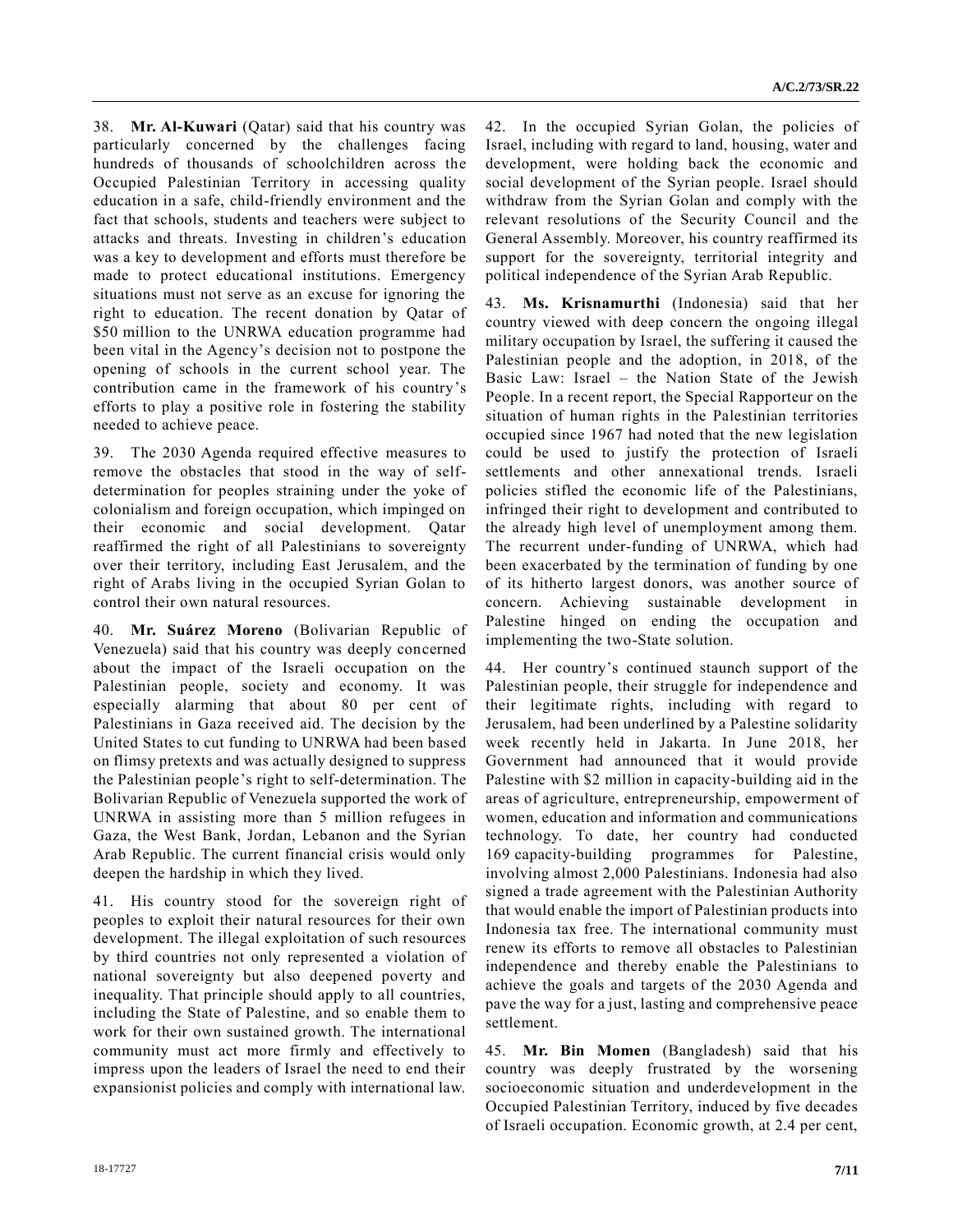was poor and investment, infrastructure, living standards and labour market conditions were deteriorating. Poverty had increased from 26 per cent in 2011 to 29 per cent in 2017, 31.5 per cent of the population was food insecure and nearly half a million schoolchildren faced challenges in accessing quality education; it was outrageous that even school students were subjected to humiliation, harassment and violence.

46. Palestinians faced energy shortages and difficulties in gaining access to public health services, water and sanitation. Practices by the Israeli authorities and settlers, such as the transfer of hazardous waste, had damaged agricultural land, livestock and biodiversity in the Palestinian Occupied Territory. It was unacceptable that Palestinians were prevented from working their farmland. Those and other development issues must be addressed.

47. The principle of "leaving no one behind" applied to all, including peoples under foreign occupation. The international community should impress upon Israel, the occupying Power, that it must end the systematic violation of international humanitarian and human rights law and restrictive measures so as to enable economic growth in the Occupied Palestinian Territory. The funding crisis facing UNRWA must also be resolved. Bangladesh supported the establishment of an independent, viable, contiguous and sovereign Palestinian State, with East Jerusalem as its capital, in the framework of a two-State solution. The Palestinian people and the Arab population of the occupied Syrian Golan had inalienable rights to their natural resources and to claim restitution for the harm caused by the illegal measures taken by Israel. The Sustainable Development Goals could not be achieved in the occupied territories without an end to the occupation and self-determination for the people in those territories.

48. **Ms. Shareef** (Maldives) said that the international community had failed to reverse the situation in the Occupied Palestinian Territory and Syrian Golan. All Member States had a responsibility to ensure that no country enjoyed impunity in its defiance of the principles of international law. The fact that millions of Palestinians relied on humanitarian assistance and were subject to food and water shortages, and the finding that Gaza would become unliveable by 2020, all pointed to an impending catastrophe that required urgent action.

49. Economic and social development in the occupied territories was being held back by the threat of displacement, poor sanitation and the lack of basic services such as safe drinking water, health care and education. Palestinian children were increasingly under threat; more students were falling victim to tear gas and rubber bullets and the number of children detained in Israeli prisons was rising.

50. For the Palestinians to achieve development, the occupation must end. Their human rights and right of self-determination would be best served by a two-State solution. It was incumbent on all countries to abide strictly by Security Council resolution [2334 \(2016\),](https://undocs.org/S/RES/2334(2016)) in which the Council had made clear that it would not recognize any changes in the 4 June 1967 lines, other than those agreed by the two sides through negotiations. Israel must return the land and resources in the Occupied Palestinian Territory and the occupied Syrian Golan to their rightful owners.

51. **Ms. Al Ali** (United Arab Emirates) said that her country had always supported the Middle East peace process and that efforts should be intensified to achieve a comprehensive, lasting and just settlement for the Palestinian and other occupied Arab territories, including the Syrian Golan. The Palestinian people had an inalienable right to exercise control over their natural resources and establish an independent State. They continued to require support to alleviate the worsening economic, social and humanitarian situation facing them and to achieve the Sustainable Development Goals. International leaders should fulfil their pledges regarding the Sustainable Development Goals, especially Goal 11, by removing obstacles to their achievement.

52. In 2017 and 2018, the United Arab Emirates had provided more than \$130 million in aid to the Palestinian people, including funding for UNRWA. In 2018, it had contributed \$50 million to the UNRWA education programme and a further \$15 million to ensure continuity in the 2017-2018 school year and provide essential material for more than half a million school pupils. Her country was also helping to rebuild schools, hospitals, health-care centres and other basic facilities and providing food aid to Palestinian refugees caught up in the conflict in the Syrian Arab Republic. Early in 2018, it had provided fuel for hospital power generators in the Gaza Strip.

53. **Mr. Ebrahim** (Kuwait) said that the State of Palestine could hardly be expected to achieve sustainable development by 2030 if its people could not live in security and peace or preserve their heritage, including holy sites, owing to the constant violations by Israel of international law and customs. An end to the suffering of the Palestinians could come about only by applying the relevant international resolutions, the principle of Land for Peace, the performance-based road map to a permanent two-State solution to the Israeli-Palestinian conflict and the terms of reference contained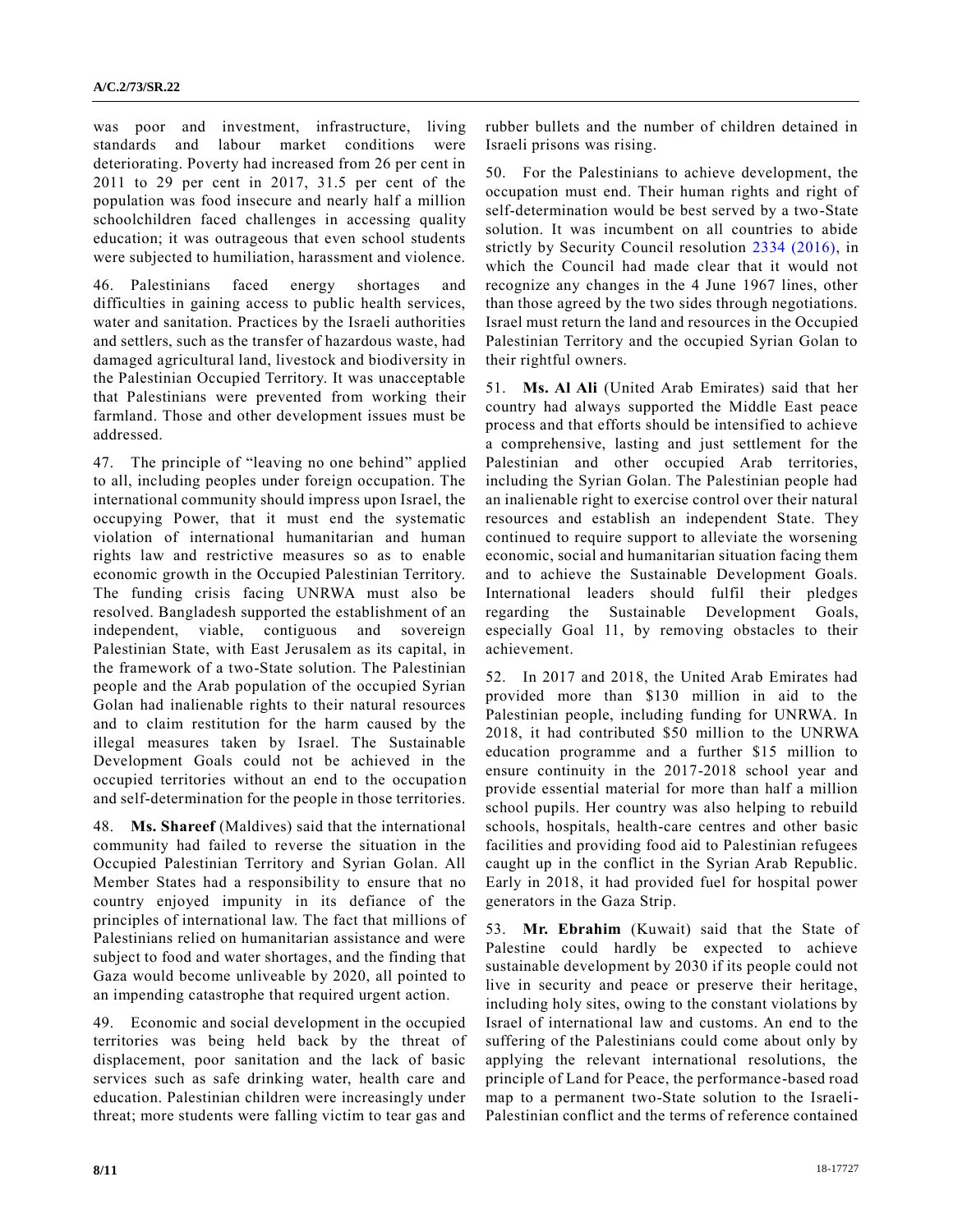in the Arab Peace Initiative. Only then would they be able to forge ahead to achieve the Sustainable Development Goals. The Palestinians were waiting for the United Nations to act on its own commitments to achieve world peace and security.

54. Kuwait condemned the brutal and unjustifiable policies and practices carried out by Israel in the occupied territories. Indeed, the occupation itself was a flagrant violation of the Charter of the United Nations, its resolutions and international law. Kuwait supported all legal and peaceful measures taken by the State of Palestine at the national and international levels to affirm its sovereignty over its territory and natural resources and called on the international community to continue to exercise pressure on Israel and stand by the Palestinian people in their just cause and the defence of their legitimate rights.

55. **Mr. Hajilari** (Islamic Republic of Iran) said that it was clear from the many illegal measures documented in the ESCWA report that the Palestinians, who suffered flagrant daily violations of their basic rights, were not in a position to take steps towards achieving the Sustainable Development Goals. The illegal blockade, which amounted to collective punishment, undermined the civil, political, economic, social and cultural rights of Palestinians. Their natural resources were being exploited and depleted and water shortages disrupted development initiatives.

56. About 1.8 million Palestinians needed humanitarian water, sanitation, and hygiene assistance. Movement restrictions, land confiscations, settler violence and other factors prevented Palestinians from using their agricultural land. Many suffered from limited access to essential services, including a stable food supply, public health, education, water and sanitation infrastructure and fuel and electricity. In addition to UNRWA, the United Nations Educational, Scientific and Cultural Organization also faced shrinking funds, hampering its efforts to support quality education in Gaza. Indeed, Gaza would have become unliveable years ago, according to the United Nations country team in the Occupied Palestinian Territory, had it not been for the aid and services provided by the United Nations.

57. The international community must do all in its power to put a permanent end to the grave humanitarian situation and thereby enable the Palestinians to chart a successful course to achieving sustainable development and economic growth. That required an immediate end to the occupation and the restoration of their rights. The Islamic Republic of Iran appealed to the international community to support the Palestinian people in their

efforts to establish an independent State in their ancestral land, with Jerusalem as its capital.

58. **Ms. Kempinsky** (Israel), explaining that she was the youth delegate of Israel to the General Assembly, said that she had grown up in Haifa, a city known for its multiculturalism. As a child she had had Christian, Druze and Muslim neighbours and learned about Christmas and Ramadan from her classmates. As teenagers, they had done volunteer work in hospitals, animal shelters and other locations, each contributing to the local community. Such a community worked well when everyone understood that their economy and wellbeing were more important than their differences.

59. Her childhood memories, however, also included terrorist attacks and the accompanying anxiety about the fate of loved ones. Today, children living in Israeli villages close to Gaza were growing up in fear, knowing that they must be within 30 seconds' running distance of a bomb shelter and wondering how Hamas might attack next: by launching rockets at their kindergartens or fire kites at their family wheat crops, or perhaps by digging a new terrorist tunnel. Throughout the country, generations were growing up in fear. Recently, a young mother had been killed by a co-worker in an attack that had turned a harmonious workplace into a scene of terrorism. Just walking in the streets could be dangerous; drivers turned their cars into deadly weapons and young Palestinians used kitchen knives to stab passers-by, becoming terrorists before graduating from high school.

60. Things could be different. In Haifa and elsewhere, young Israelis and Palestinians had found ways to communicate with one another, to develop visions and projects and dream together of something better. She wanted a future in which she and her family could feel safe, not only in Haifa, but anywhere in the country. The United Nations had the ability to lead. It was unfortunate that some delegations used it as a platform for incitement. Rather, it should be a place for all to listen, to express different opinions and find ways to bridge them, to create plans and partnerships. That was what the current discussion ought to be about.

61. **Mr. Gertze** (Namibia) said that the ESCWA report made for difficult reading, depicting as it did flagrant violations of human rights and the denial of dignity to the people of Palestine by Israel. In particular, Namibia deplored the violations of the rights of women and children. Education was a basic right for all and yet children in the Occupied Palestinian Territory were often unable to attend school and exposed to trauma and injury. Israel ought to put the rights of children ahead of other considerations. To achieve sustainable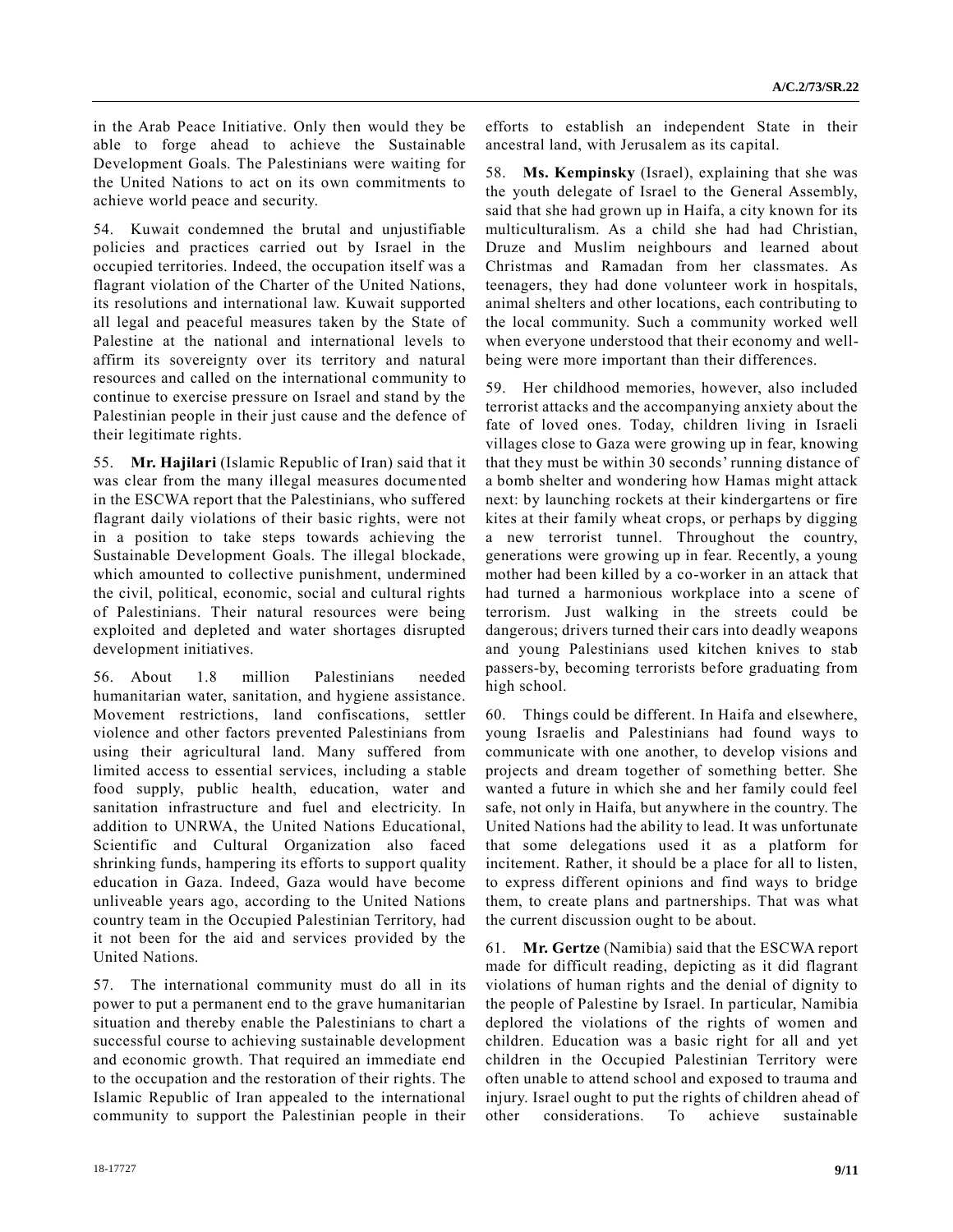development, the Palestinians needed access to electricity and sufficient, good-quality water. Poverty could not be eradicated when infrastructure was constantly destroyed and the supply of electricity disrupted.

62. Namibia, too, had endured the deliberate suppression of its economy during the colonial era, especially during the illegal occupation of his country by the apartheid regime of South Africa. It was unacceptable that the Palestinian economy should be so heavily reliant on international assistance as a result of the excessive barriers placed in the way of normal economic activities. There was a need to preserve the territorial contiguity, unity and integrity of the Occupied Palestinian Territory, including East Jerusalem, guarantee the freedom of movement of persons and goods and demand compliance with the Protocol on Economic Relations between the Government of the State of Israel and the Palestine Liberation Organization. The people of Palestine should work together under one Government.

63. Namibia supported the efforts of the Palestinian people to achieve their inalienable right to selfdetermination, justice, freedom and independence by political, diplomatic, peaceful and non-violent means. Social normalcy, legal equality, economic opportunity and sustainable development could be brought about only through legally established statehood. To that end, the illegal Israeli occupation must end.

64. **Ms. Bajaña** (Nicaragua) said that her country welcomed the election of the State of Palestine to chair the Group of 77 in 2019. When the international community had embarked on efforts to achieve the Sustainable Development Goals, it had pledged that no country would be left behind; yet it was inconceivable that the Palestinians would be able to bring about the necessary changes while under occupation. Indeed, the adverse impact of ongoing practices and policies, such as the demolition of properties and infrastructure, land confiscation, the constant expansion of illegal settlements and long-standing restrictions on movement and trade could reverse the process of development in Palestine. It was a sorry state of affairs that the Committee had been unable to reach consensus on such a fundamental issue.

65. Nicaragua hoped that, through dialogue and negotiations, and with good faith on all sides, both peoples would be able to live in lasting peace, because both States and their peoples had equal rights to peace, security and sustainable development. The Palestinians had the same right as all to live in peace, receive development aid and benefit from cooperation and

investment to achieve sustainable development. Her delegation hoped that the draft resolution submitted by Egypt on behalf of the Group of 77 and China [\(A/C.2/73/L.37\)](https://undocs.org/A/C.2/73/L.37) would contribute to easing the economic and social difficulties faced by the civilian Palestinian and Syrian populations living under foreign occupation and, ultimately, to fostering efforts to re-establish peace, unity and well-being for those peoples.

66. **Mr. Tajuddin** (Malaysia) said that 2018 marked one more year in which the international community had failed to take action on flagrant violations by Israel of numerous Security Council resolutions and international humanitarian and human rights law. The continued expansion by Israel of its illegal settlements in Palestinian territory occupied since 1967 was intended to undermine negotiations on the two-State solution and was a driver of forced eviction and displacement of Palestinians. The exploitation, endangerment and depletion by Israel of natural resources in the Occupied Palestinian Territory exacerbated the already challenging situation facing the Palestinians.

67. Malaysia strongly condemned the disproportionate and indiscriminate use of force by Israeli security forces against Palestinians, particularly in the Gaza Strip, and remained committed to a two-State solution based on pre-1967 borders, with East Jerusalem as the capital of Palestine. The international community should be more assertive in ensuring that the final status of Jerusalem was not resolved by unilateral decisions but rather through bilateral negotiations between Palestine and Israel. Any attempt to recognize it as the capital of Israel, through the establishment or transfer of a diplomatic mission to the city, constituted an act of aggression, a blatant infringement of the rights of the Palestinian people and a grave breach of international law.

68. **Mr. Alshames** (Libya), referring to the ESCWA report, said that, in addition to restrictions on movement, shortages of food and fuel and other obstacles imposed by the occupying Power on the Palestinians, their land was being swallowed up as the building of settlements continued. At the same time, construction of the separation barrier was cutting off access by Palestinians to their fields and farms. The blockade imposed by the occupying Power on the Gaza Strip had turned it into a giant prison and isolated it from the rest of the world; it was a flagrant violation of international humanitarian law.

69. The Palestinian people would be unable to achieve the Sustainable Development Goals as long as they did not enjoy sovereignty over their natural resources, their